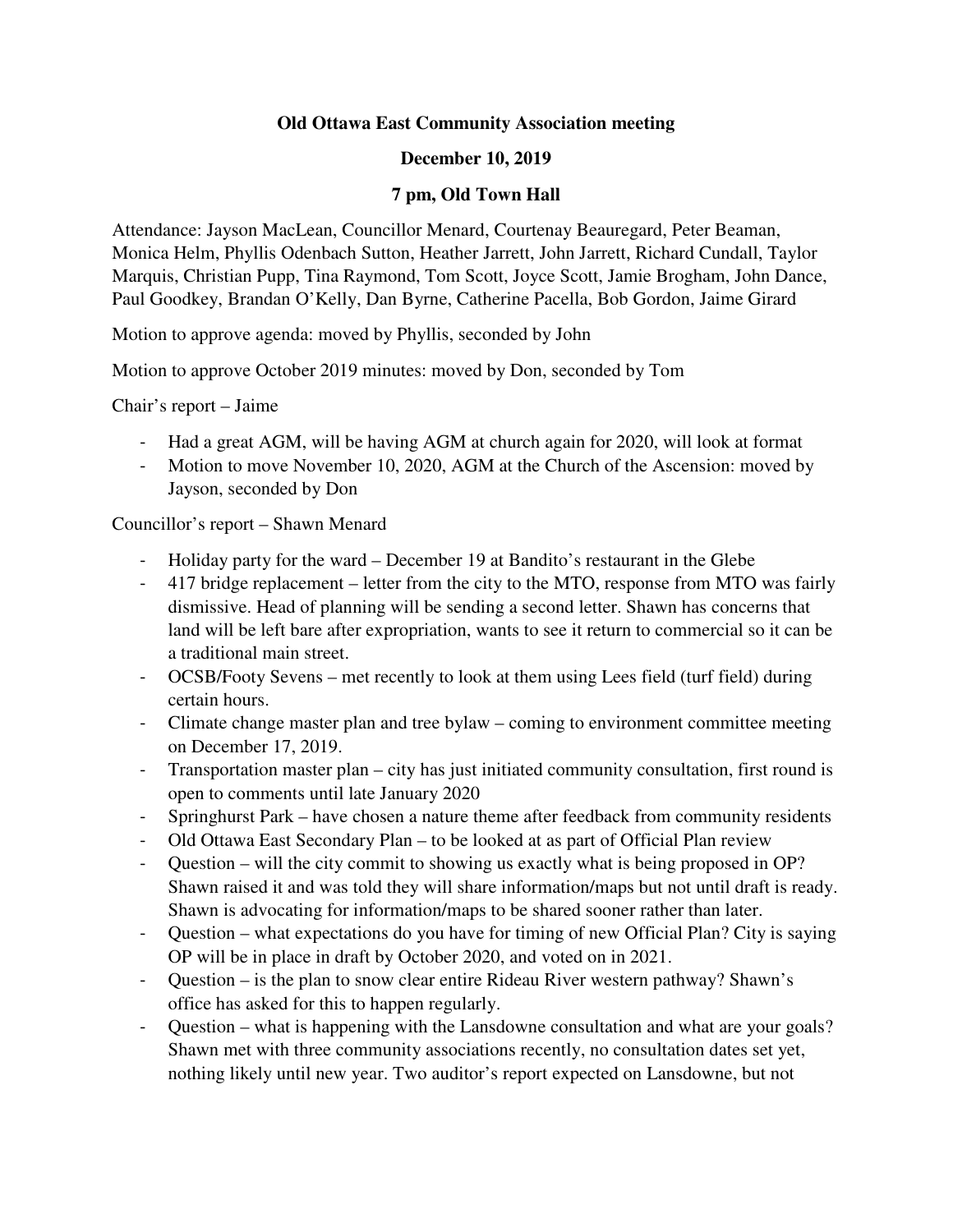expected until after June decision. Shawn has raised concerns that this information needs to be released before decision.

- Question – any thought toward enhancement of green space along Rideau River? It's all brownfield so it would require some work, it's about prioritization of things.

#### Treasurer's report - \$24,432.53

#### Committee report:

- Planning Jeff absent
- SLOE Jayson **report attached**
	- o Oblats history sign along the river, sign will be moved to new pathway
	- $\circ$  December 16, Royal Oak 7p gathering to discuss ideas for SLOE on sustainability
	- o January 23, Old Town Hall, 7p brainstorming session for more concrete plans
	- o SLOE looking for some representatives on a few different groups active in the city, including some groups focused on the official plan, Greenspace Alliance, CAFES
	- o Rotating series of authors from the community writing about environmental issues in the Mainstreeter
- Transportation Tom **report attached**
	- o Have received an interim response re: sound barriers no real answer, just spoke about the process again
	- o Lack of handrails on Lees Avenue bridge haven't received a response yet
	- o Truck bans on Colonel By still being used, not enough enforcement letter sent
- Parks and Greenspace Alexandra absent **report attached**
- Communications Bob
	- o Had a few discussions about moving forward need to put into place a process so that committees can contribute their own material directly
	- o Brief discussions about contributing money toward the project, likely in excess of \$2000 so it would require a special general meeting
	- o Also want to look at branding
- Corners on Main & Greystone Village no report
- Health & Safety absent
- Membership Suzanne **report attached**
- Lansdowne Richard no report

Community Activities Group – Tina

- work on back porch continues
- winter programming available
- Looking for volunteers for winter party in the park January 26, 2020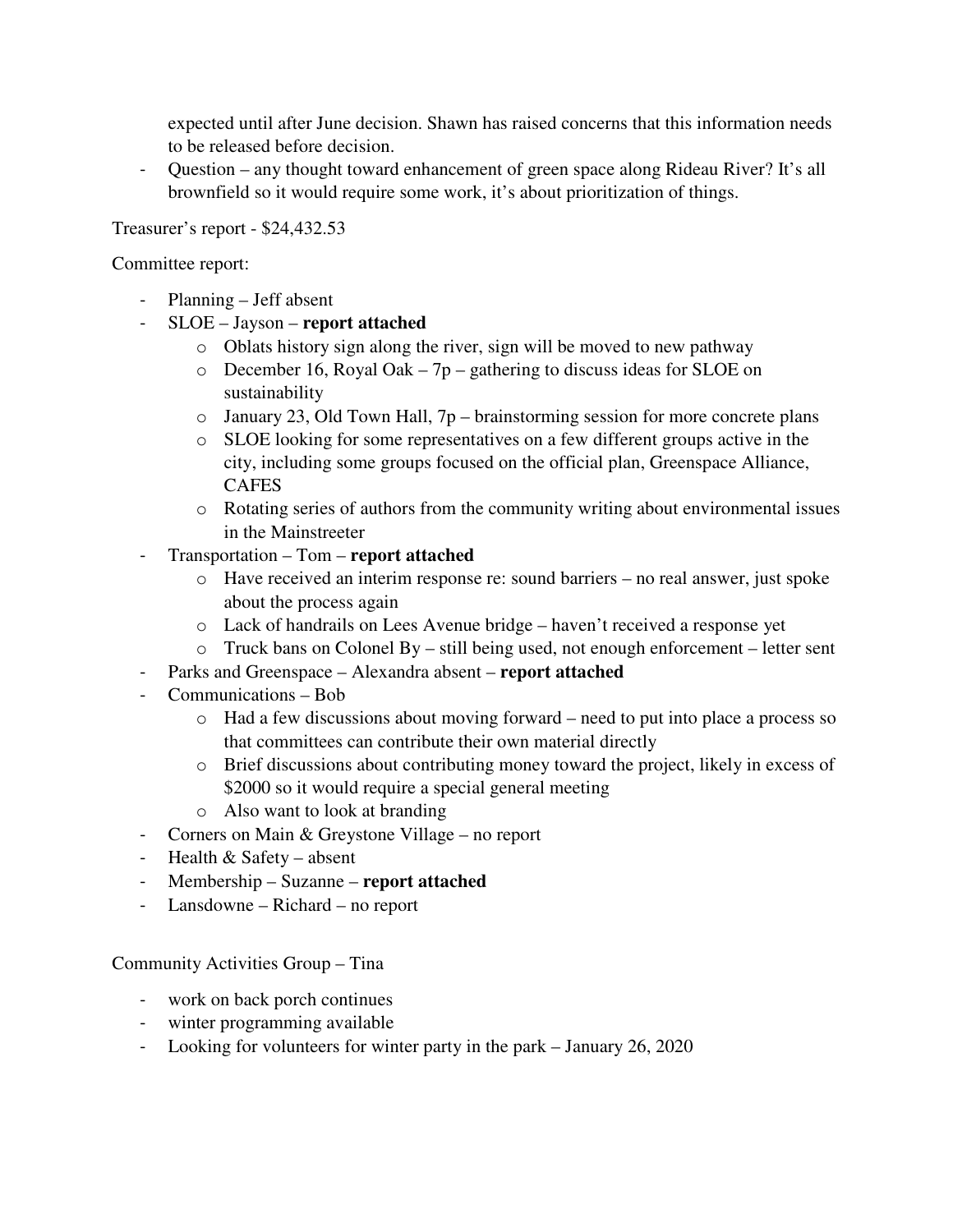- Question raised about not being able to post information in the eUpdate about the appeal fundraiser because city says it's not allowed, still an ongoing discussion for CAG and it's on the agenda for their next meeting

New Business

- Tom Shared story about apple tree in neighbourhood, was able to pick apples and make jam
- Ontario has a heritage tree program, Ottawa only has a few
- Important to preserve this in our community
- Protect trees from encroachment by development
- Tree knocked over in Ballentyne Park, needs to come down
- Ariela will follow up

Motion to adjourn: moved by John, seconded by Phyllis

#### **Attachments:**

# **\* Parks and Greenspace chair's report, Alexandra Gruca-Macaulay**

#### 1. **Adopt-a-Park**

- The Springhurst Park "adoption" had expired in 2017; the adoption has now been renewed for 5 years.

- The adoption for Brantwood Park will be up for renewal in June 2020, and we'll follow up with renewal at that time.

- Ballantyne Park has now been adopted for a five-year period. Since the park likely will be used as a staging area for 417 bridge replacement works, it seemed important to bookmark the space as a community park.

All park adoptions are in the name of Old Ottawa East Community Association (Parks Committee).

# 2. **Junior Playground Rehabilitation – Springhurst Park**

- Following community consultation, and voting between two design options: nautical or nature, the winning design for the new junior playground at Springhurst is "nature"

https://engage.ottawa.ca/springhurst-park

# 3. **Cash-in-lieu of Parkland projects update**

- City staff have reviewed our CiLP requests, and have indicated which projects are eligible for CiLP funding, and also, have revised some (most) of the community cost estimates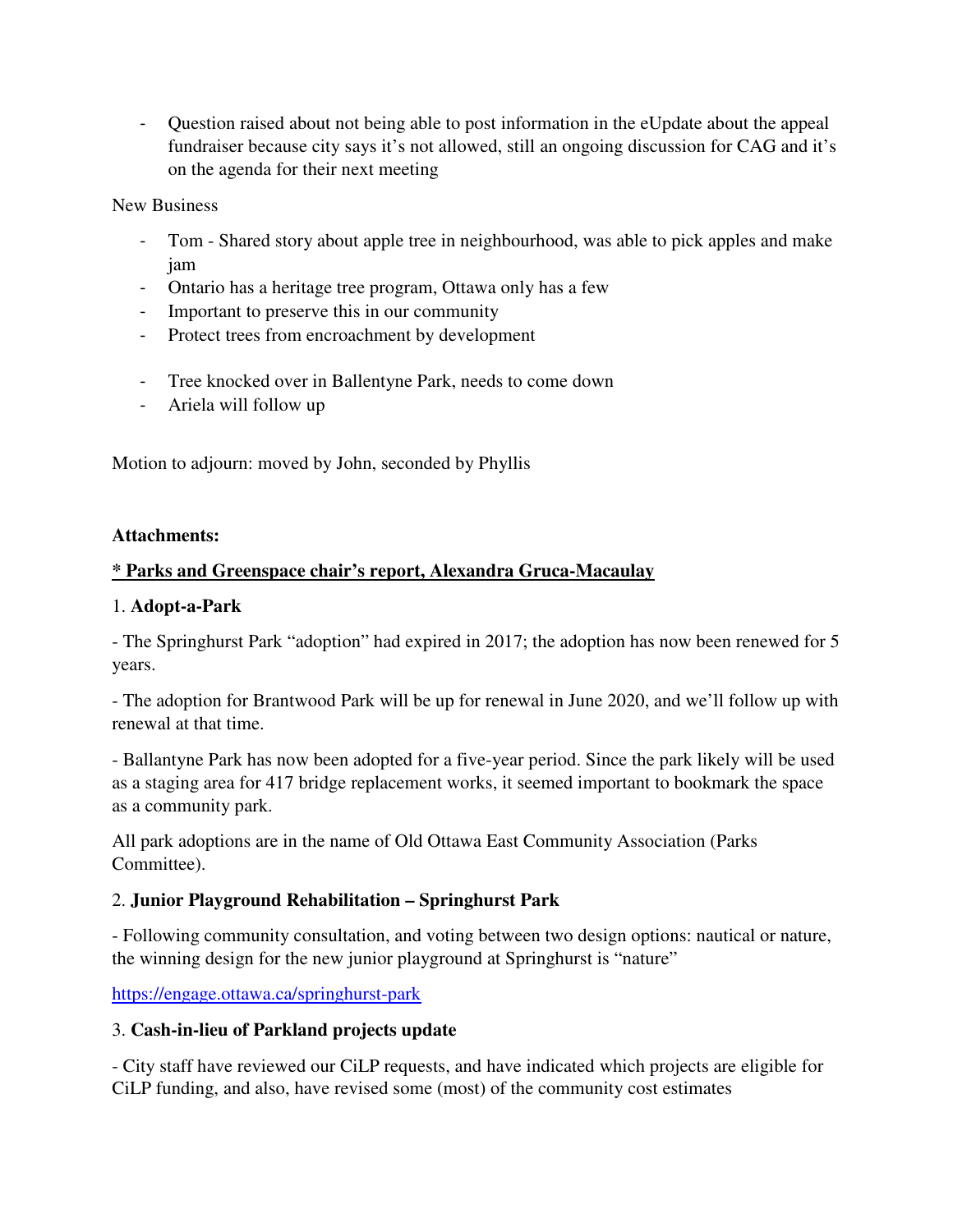- These responses will be reviewed and discussed with the councillor's office with a view to presenting the revised priority list at the January board meeting

# **\* SLOE report, Jayson MacLean**

Item 1 — News concerning ongoing projects

- River pathway: Oblates History sign
	- Vicki Davis alerted SLOE (via Rebecca Aird) that the placard along the river in behind Greystone needs to be moved closer to the new pathway. Rebecca set up a meeting with Regional representative Erin O'Connor which took place on Friday, November 29, and Erin has agreed to have the sign moved to a more appropriate placing.

Item 2 — Recruitment — SLOE needs people!

- SLOE and the OOECA need representation on:
	- **CAFES**: Community Associations for Environmental Sustainability: this is a forum for representatives of community and residents associations to engage with the City of Ottawa on environmental issues
	- **Ecology Ottawa's Council Watch**: this initiative has team members attending relevant City committee meetings and monitoring the City's media and online reports and reporting on the news via blog posts
	- **- The People's Official Plan**: this is a coalition of organizations including Greenspace Alliance, Ecology Ottawa and CAFES which is pushing the City to adopt climate solutions within the new Official Plan
- Interested folks can contact Jayson at sloe@ottawaeast.ca

Item 3 — Brainstorming for community projects — SLOE needs people again!

- SLOE is now collecting ideas from the community on projects to tackle related to environment, sustainability and climate change. Building on the amazing successes already achieved by community members through SLOE, we are aiming to connect with people from all parts of the neighbourhood to find out what concerns folks might have, where their interests lie and what issues they're passionate about.
- Outreach channels:
	- SLOE mailing list
	- Mainstreeter notice (more on this below)
	- **December Meet n' Greet**: Monday, December 16, 7:00 8:30 pm, Royal Oak on Echo Drive. SLOE welcomes you to the Oak for a chat on environment and sustainability. Come for ten minutes or stay for an hour and a half! The aim is to connect with each other and to get the ideas percolating.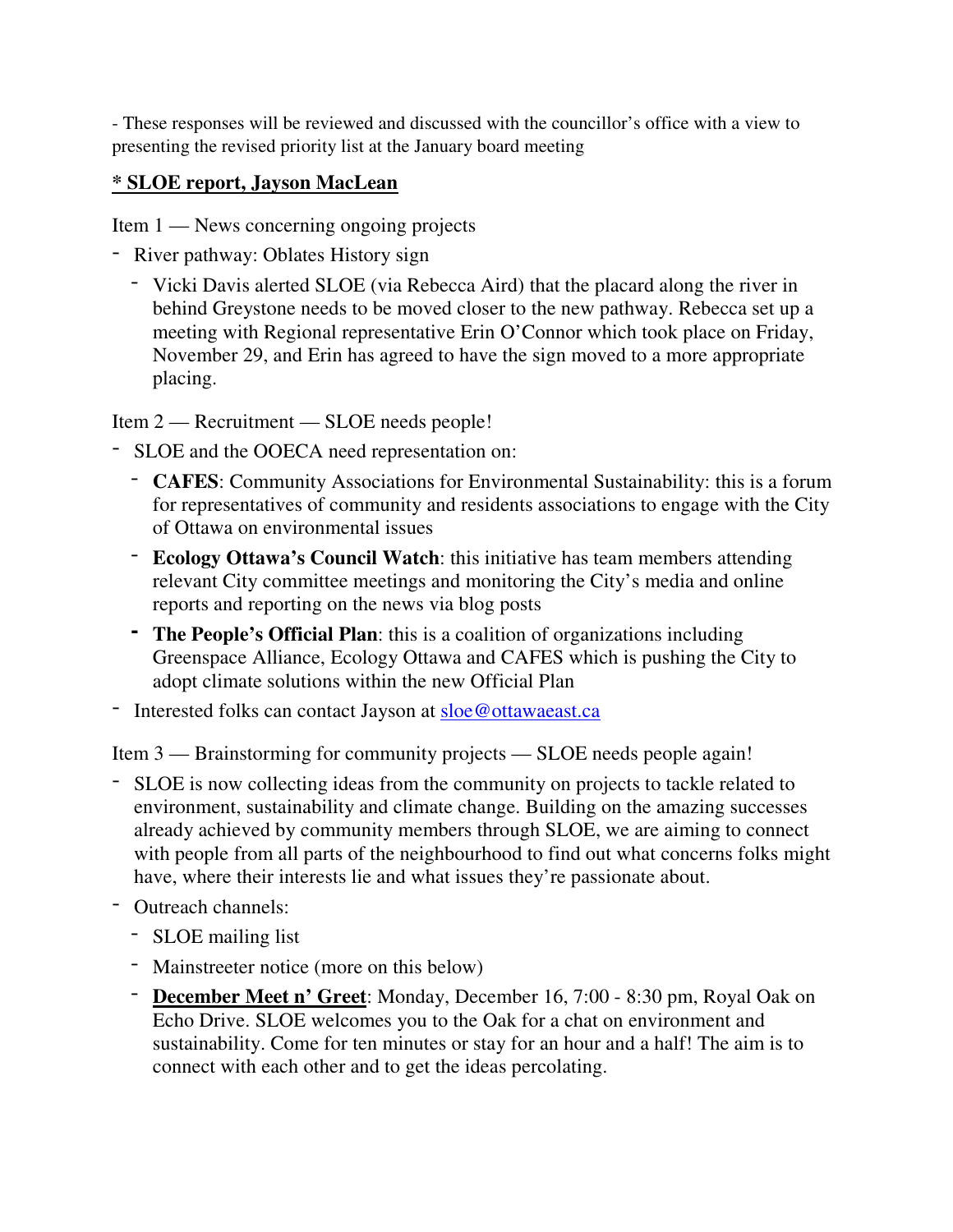- **January Brainstorming session**: Thursday, January 23, 7:00 - 9:00 pm, main floor room, Old Town Hall, 61 Main Street. We're looking to nail down new and/or revived projects for SLOE and to spark community interest in pursuing them!

Item 4 — New SLOE initiative: Mainstreeter ongoing column

- Spearheaded by Judith Kennedy and Peter Croal
- Each article is to be penned by a different community member
- The purpose is to give space for community members with either expertise or interest in a particular environmental issue to speak to that topic in a local and/or personal sense, with an overall aim of inspiring community discussion and action on environment, sustainability and climate change.
- SLOE will help with recruiting authors and will include a blurb at the end of each piece requesting interested folks to contact SLOE about volunteering, sharing ideas, etc.

# **\*Membership Report, Suzanne Johnston**

The membership drive for 2020 is now finished and last few memberships kits have been returned. Our preliminary numbers are showing a record number of members and we will have a final tally, shortly.

I would like to give a huge thank you for all that participated in this year's drive. Without the dedication of the many canvassers and captains this drive would not happen. So, thank you for being involved in the only fundraising activity for the Old Ottawa East Community Association.

As a community we are fortunate to have an engaged community and many long time volunteers. I would like to take this opportunity to thank the following volunteers for their many years of work in the community and on the membership drive.

Behind the scenes, Wendy McRae continues to ensure the kits and lists are updated - a huge undertaking and time commitment. Wendy has managed this job for many years and we thank you.

Jan D'Arcy and Vicki Davis – also long time community volunteers and zone captains continue to ensure each street in their respective zones are canvassed and deliver and pick up kits from their canvassers. Their zones are always well canvassed and their ability to recruit new canvassers never ceases to amaze.

This year we have a new Zone with the many new residents in the Domicile and Greystone Development. Heather Jarrett a long time Old Ottawa East resident has done an outstanding job at recruiting new canvassers, organizing and welcoming the many new residents to the Old Ottawa East Community.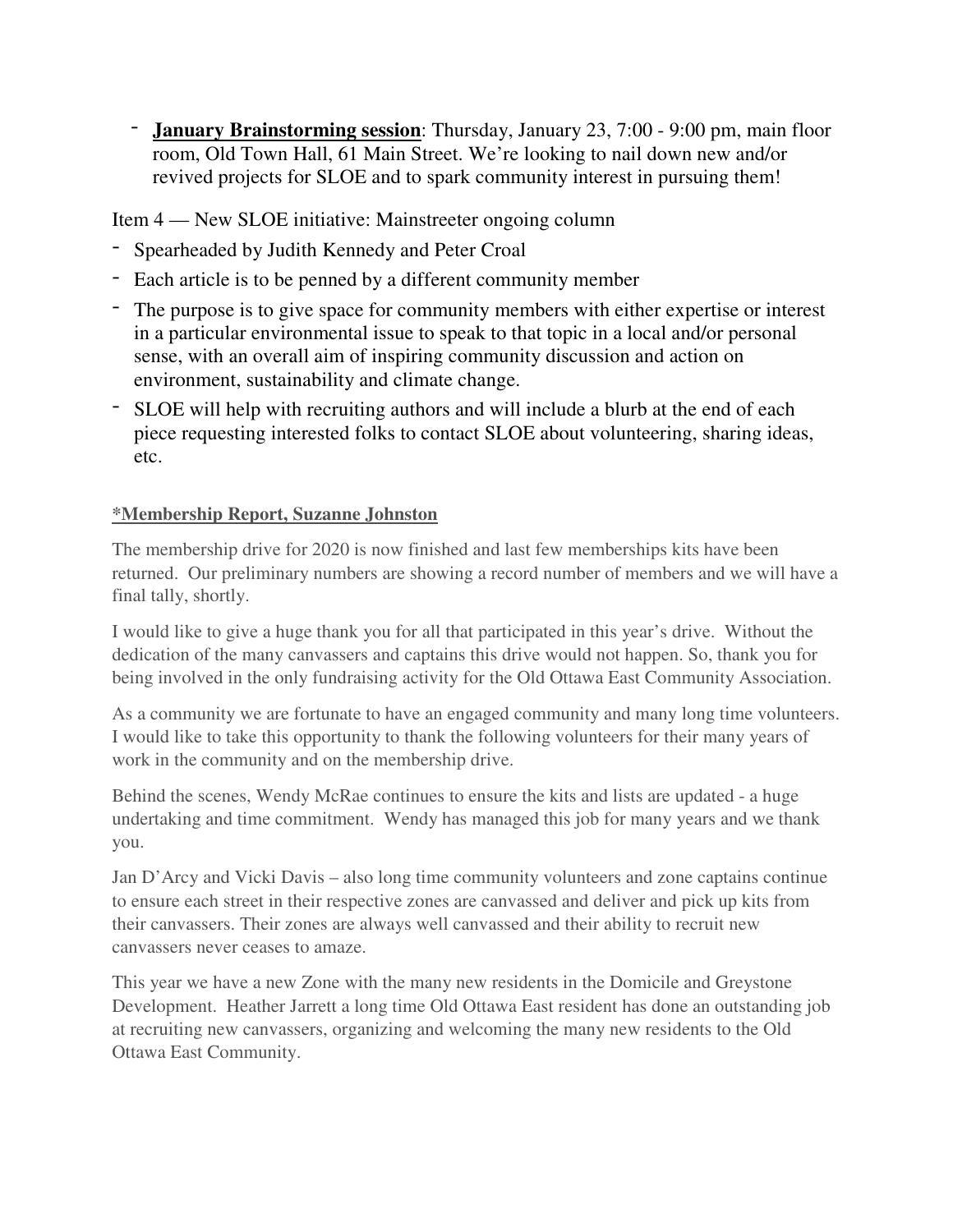As always, we are looking for new canvassers and as our community continues to grow, so does the need for additional canvassers. If your street or building has not been canvassed, it is most likely that either the canvasser came when you were not home, or your street or building may be one of the few that does not have a canvasser. If you or anyone you know would like to get involved, please contact myself, Suzanne Johnston at suzanne.johnston@sympatico.ca

The time commitment is quite minimal, usually 1-2 hours and involves the following:

- Picking up canvassing kit from your Zone captain over the next few weeks
- Go door to door on a sunny day on your appointed street to hand out notices for the Annual General Meeting and either renewing or signing up new households for \$3,00.
- Handing back our canvassing kit with information to your Zone Captain around the end of October
- Attending a get together for all the Canvassers and Captains held by the membership chair the first week of November – Best part!!

Although canvassing in Condo or apartment buildings continues to be a challenge, we have had some luck in a few of the buildings this year thanks to dedicated residents. We invite residents of the OOE who live in apartments or Condos to get involved and help us spread the word about community involvement within your apartment building or Condo.

# **\*Transportation Committee report, Tom Scott**

# **A. Transportation Committee Report**

1. MTO bridge reconstruction projects

Nicholas

- Request to City and Province was submitted for noise barrier improvements now not later
- Interim response received from MTO on December 9, but didn't answer the question directly
- Concern about a lack of handrails on the Lees Avenue bridge was also noted to MTO as an urgent safety concern , but no direct reply on that matter

Main/Rideau Canal/Elgin/Metcalfe projects

- Now added to this list are O'Connor and Bank
- Planned start at Main in 2025
- Concerns about the to-be-expropriated properties and Ballantyne Park to be discussed with Councillor's office in the New Year
- 2. Lack of enforcement of heavy-truck bans on Colonel By Drive and King Edward was noted to Minister of Transportation and to the City; general lack of enforcement of "No Engine Braking" also highlighted, but notably on Nicholas approaches to the 417
	- No reply from either City or Province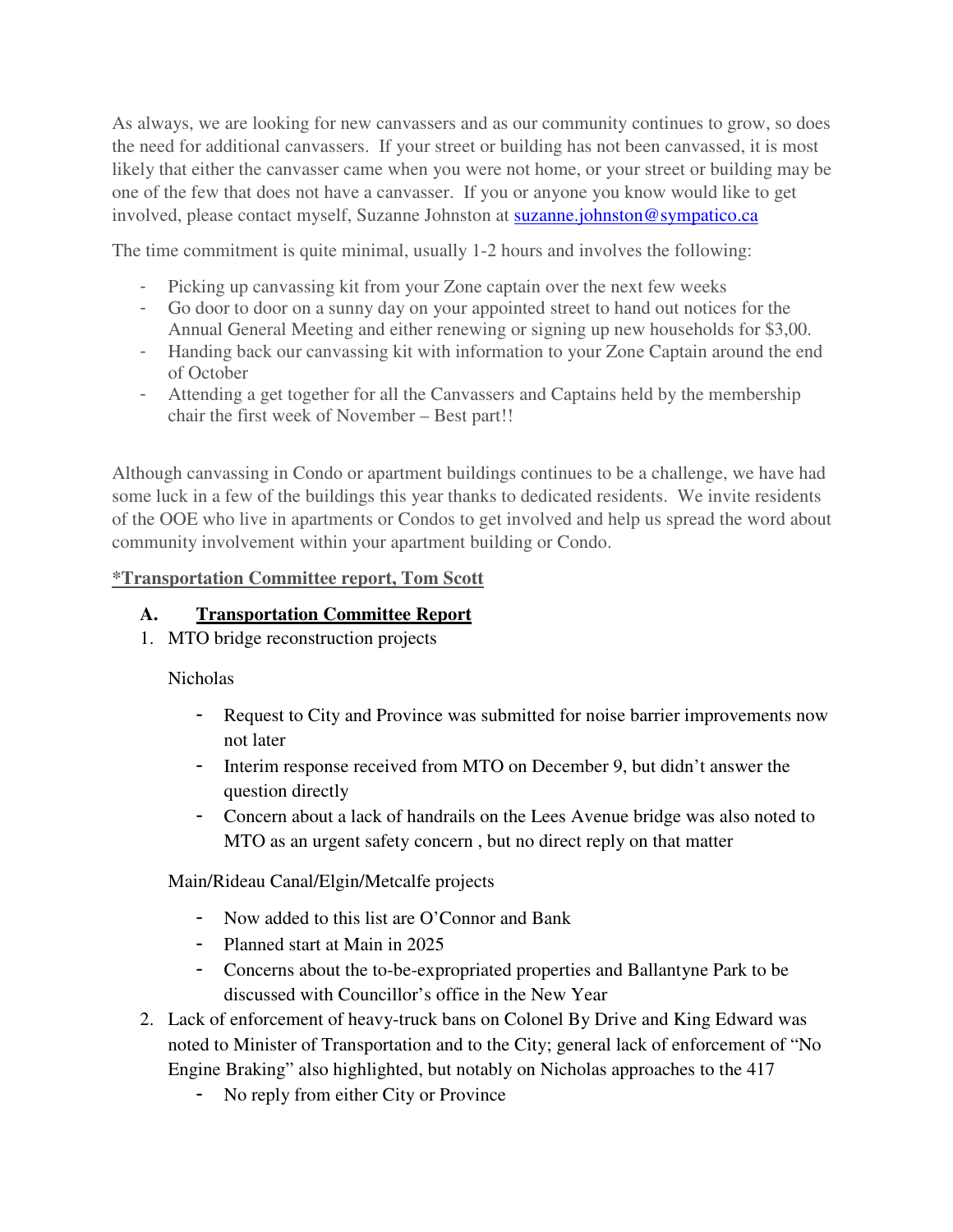# **B. Planning Report**

- 3. A "Notice of Commencement of Transportation Master Plan Update Environmental Assessment Process was posted by the City on Saturday, December 7, 2019. Inputs on the City's website-based questionnaire are requested before January 24, 2020.
- 4. On December 9, 2019 the City held a joint Planning and Agriculture and Rural Affairs Committee meeting to review the Official Plan process:

# **That Planning Committee and Agriculture and Rural Affairs Committee recommend Council:**

- **1. approve the recommended population, household and employment projections as the basis for the new Official Plan in Document 1;**
- **2. approve the Preliminary Policy Directions for the new Official Plan in Document 2;**
- **3. direct staff to bring a report to a joint meeting of Agriculture and Rural Affairs Committee and Planning Committee, and Council in March 2020 outlining the land budget and detailed expansion area criteria that will be used to inform the growth strategy in the new Official Plan;**
- **4. direct staff to prepare a draft Official Plan to be tabled in October 2020 based on the Preliminary Policy Directions in Document 2 and the land budget and detailed expansion criteria approved in March 2020;**
- **5. direct staff to initiate preparatory work in Q1 2020 to implement the new Official Plan in the Zoning By-law and bring a work plan to Council by Q4 2020, using current staff resources;** 
	- **5. suspend the distribution and delivery requirements under Subsection 29(3) and 34(1) of the Procedure By-law to consider this report at its meeting on December 11, 2019.**
	- The question of the expansion of the urban boundary was deferred to the March 2020 meeting by a subsequent motion from the Chair of the ARA, in part because of a request from the Algonquins of Ontario
	- The preliminary report is based on an approach that staff titled Five Big Moves:
		- 1.Growth: Achieve, by the end of the Plan's planning period, more growth by intensification than by greenfield development. This growth will provide for complete communities and a variety of affordable housing options.
		- 2.Mobility: By 2046, the majority of trips in the city of Ottawa will be made by sustainable transportation (walking, cycling, transit or carpool).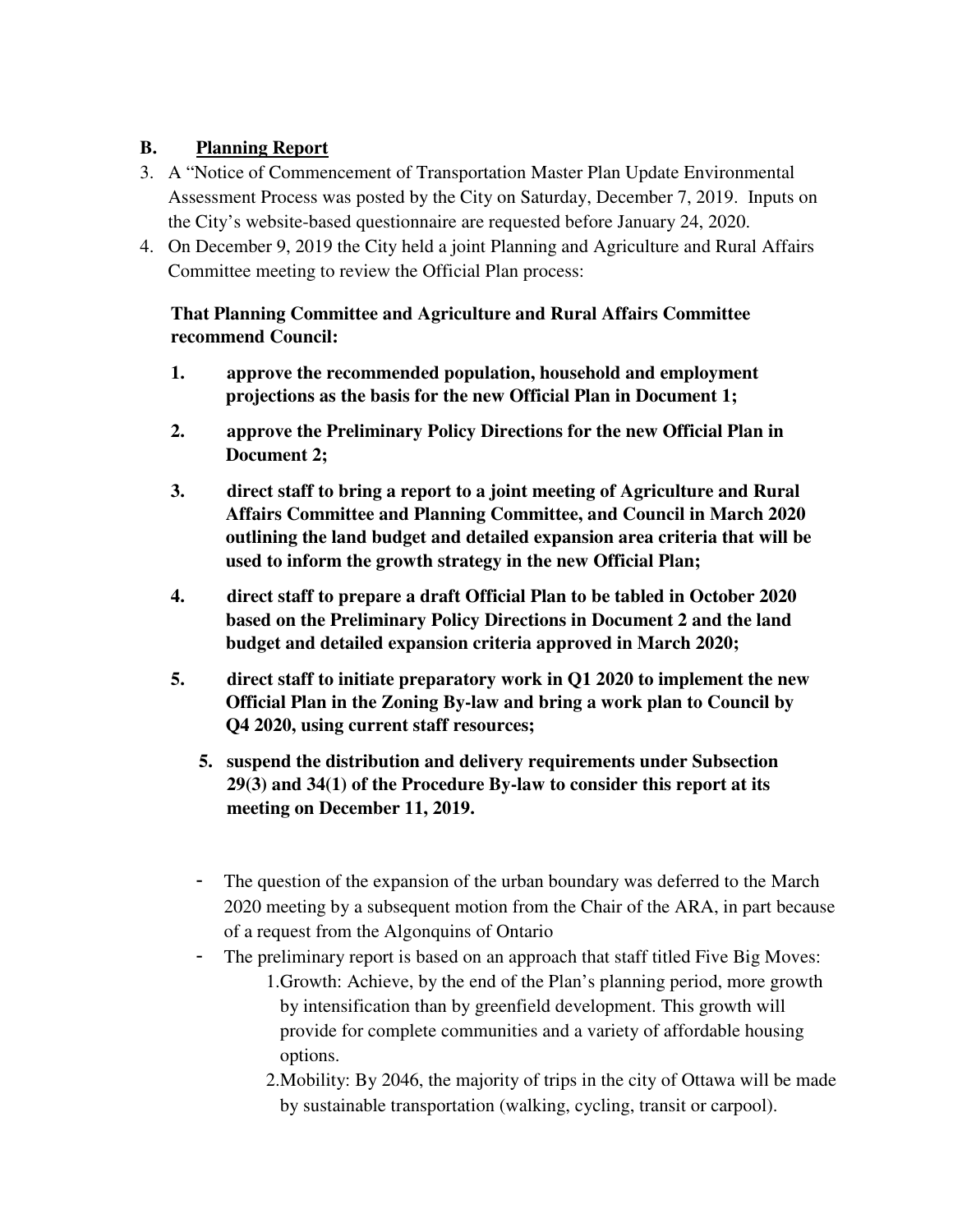- 3.Urban Design: Improve our sophistication in urban and community design, and put this knowledge to the service of good urbanism at all scales, from the largest to the very small.
- 4. Resiliency: Embed public health, environmental, climate and energy resiliency into the framework of our planning policies.
- 5.Economy: Embed economic development into the framework of our planning policies.

There were also five preliminary policy directives put forward by staff, which the general manager of planning summarized as follows:

- 1. Integrating land use, environment and transportation: planning for context
- 2. Intensification strategy that relies more on low-rise buildings
- 3. Integration of public health and climate
- 4. "tactical" economic development
- 5. New opportunities for rural Ottawa (growth-related recommendations are deferred to part 2 of these discussion in March of 2020)

There were five hours of firstly the City's presentation and then secondly, over twenty representations followed thirdly by Councillors' questions to staff and consideration of the motion.

My own input on behalf of OOECA was second last among the representations.

"Thank you to the two Chairs. I heard the word PREDICTABILITY used a number of times in both the staff presentation and in community inputs. I had a hard time convincing some of my colleagues to have any input to the Official Plan renewal, given Old Ottawa East's recent history with the outcomes of the planning process – notably on the former Oblate lands. Nevertheless, we appreciate the opportunity to participate and look forward to community engagement especially for the renewal of Secondary Plans and Community Development Plans.

In that sense of predictability, I have two questions:

- Have the Chairs of these committees or any member-Councillors received any briefings or other information about the Alta Vista Transportation Corridor in the context of this Official Plan renewal, or the associated Transportation Master Plan renewal, or its Environmental Assessment update process, the notice of which was just posted in the Citizen?
- If the answer is no (and indeed the Chair, Jan Harder interrupted to say just that no) should the Chairs or any other members subsequently receive any such briefings or information concerning the Alta Vista Transportation Corridor would they immediately share those with the Councillors in the affected Wards (not being members of either of these committees)?